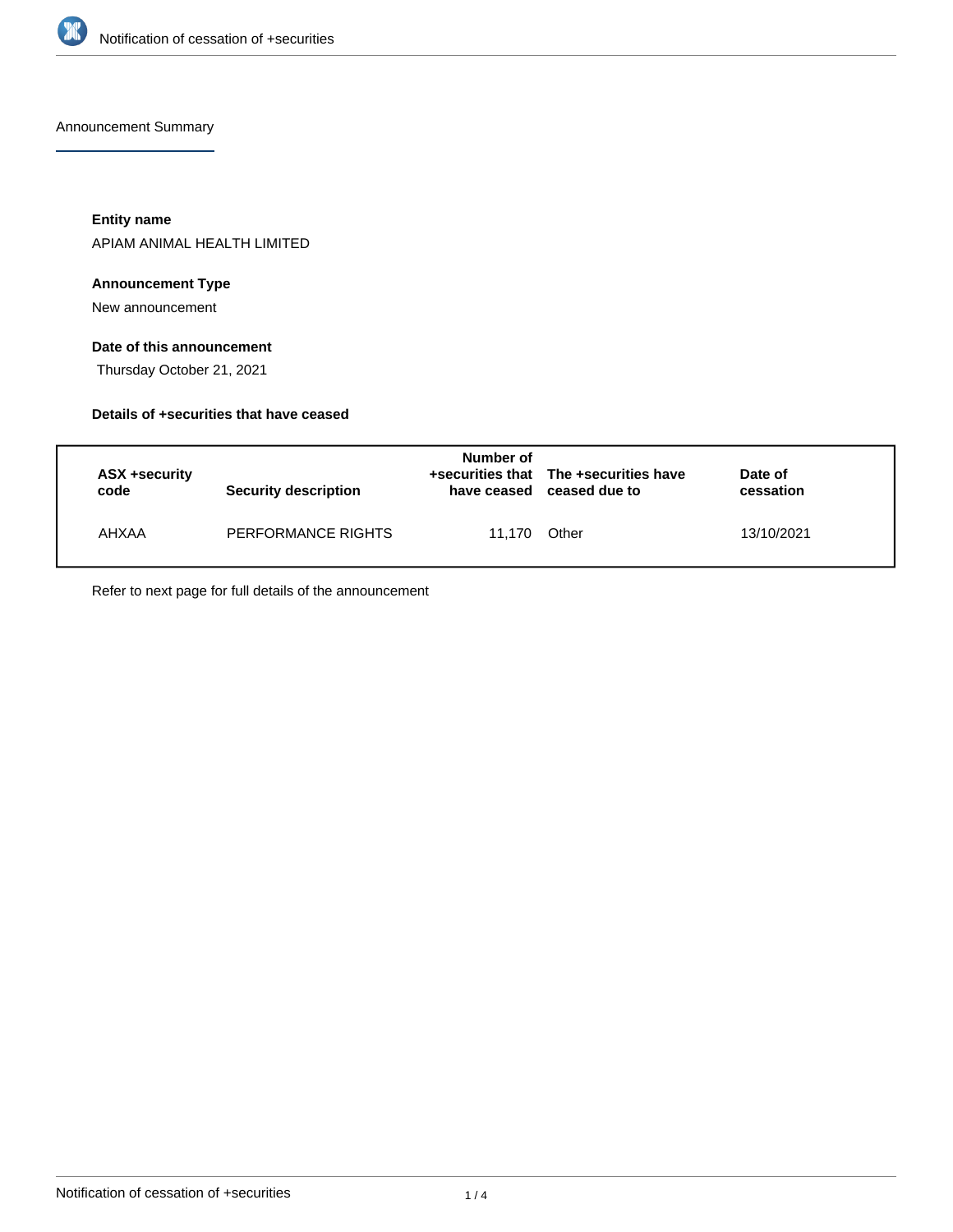

Part 1 - Announcement Details

# **1.1 Name of +Entity**

APIAM ANIMAL HEALTH LIMITED

We (the entity named above) provide the following information about our issued capital.

**1.2 Registered Number Type** ABN

**Registration Number** 50604961024

**1.3 ASX issuer code** AHX

**1.4 The announcement is** New announcement

#### **1.5 Date of this announcement**

21/10/2021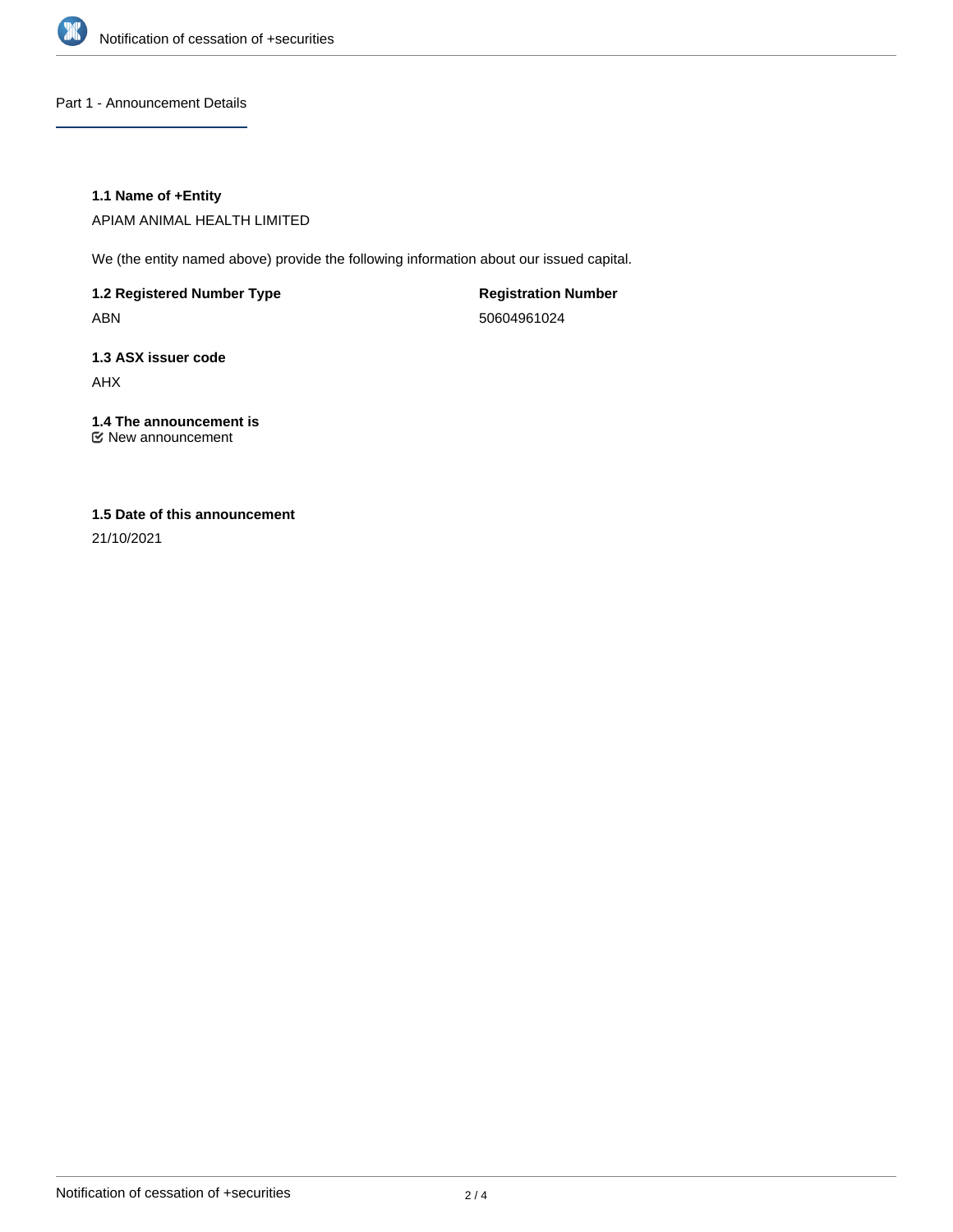

# Part 2 - Details of +equity securities or +debt securities that have ceased

| ASX +Security Code and Description<br>AHXAA : PERFORMANCE RIGHTS |                                                                                                              |  |
|------------------------------------------------------------------|--------------------------------------------------------------------------------------------------------------|--|
| Unquoted +equity securities that have ceased                     |                                                                                                              |  |
| Number of securities that have ceased                            |                                                                                                              |  |
| 11,170                                                           |                                                                                                              |  |
| <b>Reason for cessation</b><br>Other                             |                                                                                                              |  |
| Please provide additional details                                |                                                                                                              |  |
|                                                                  | Shares have been issued to an employee on exercise of the Performance Rights. The shares are already quoted. |  |
| Date of cessation                                                | Is the entity paying any consideration for the cessation?<br>$\alpha$ No                                     |  |
| 13/10/2021                                                       |                                                                                                              |  |
|                                                                  | Any other information the entity wishes to notify to ASX about the cessation?                                |  |
| n/a                                                              |                                                                                                              |  |